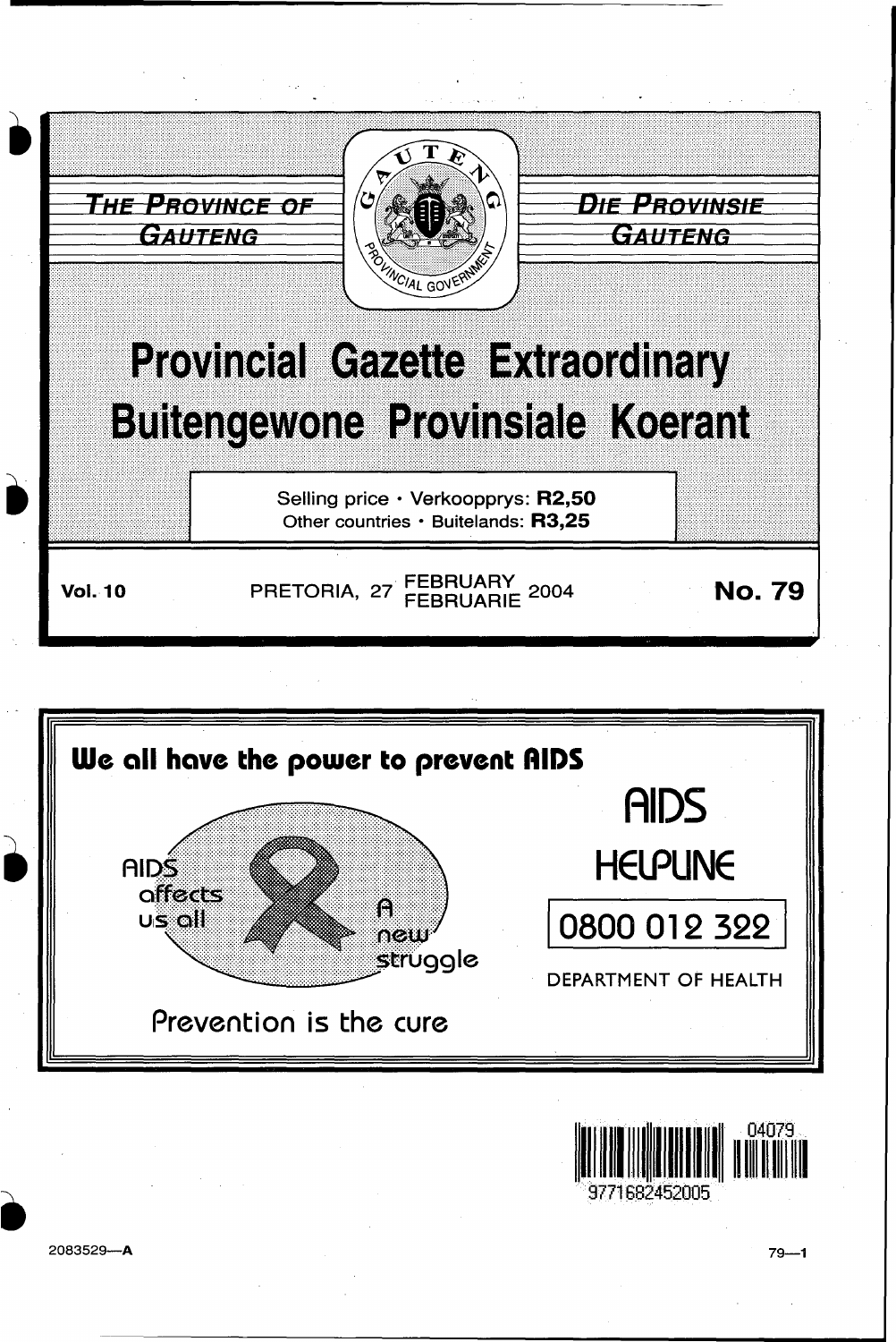$\overline{\mathcal{M}}$ 

 $\sim 2$ 

# CONTENTS • INHOUD No.<br>No. Page Gazette Page Gazet<br>No. No. GENERAL NOTICE 470 Gauteng Removal of Restrictions Act (3/1996): Removal of conditions: Erf 413, Menlo Park .................................... . 3 79

 $\mathbf{r}$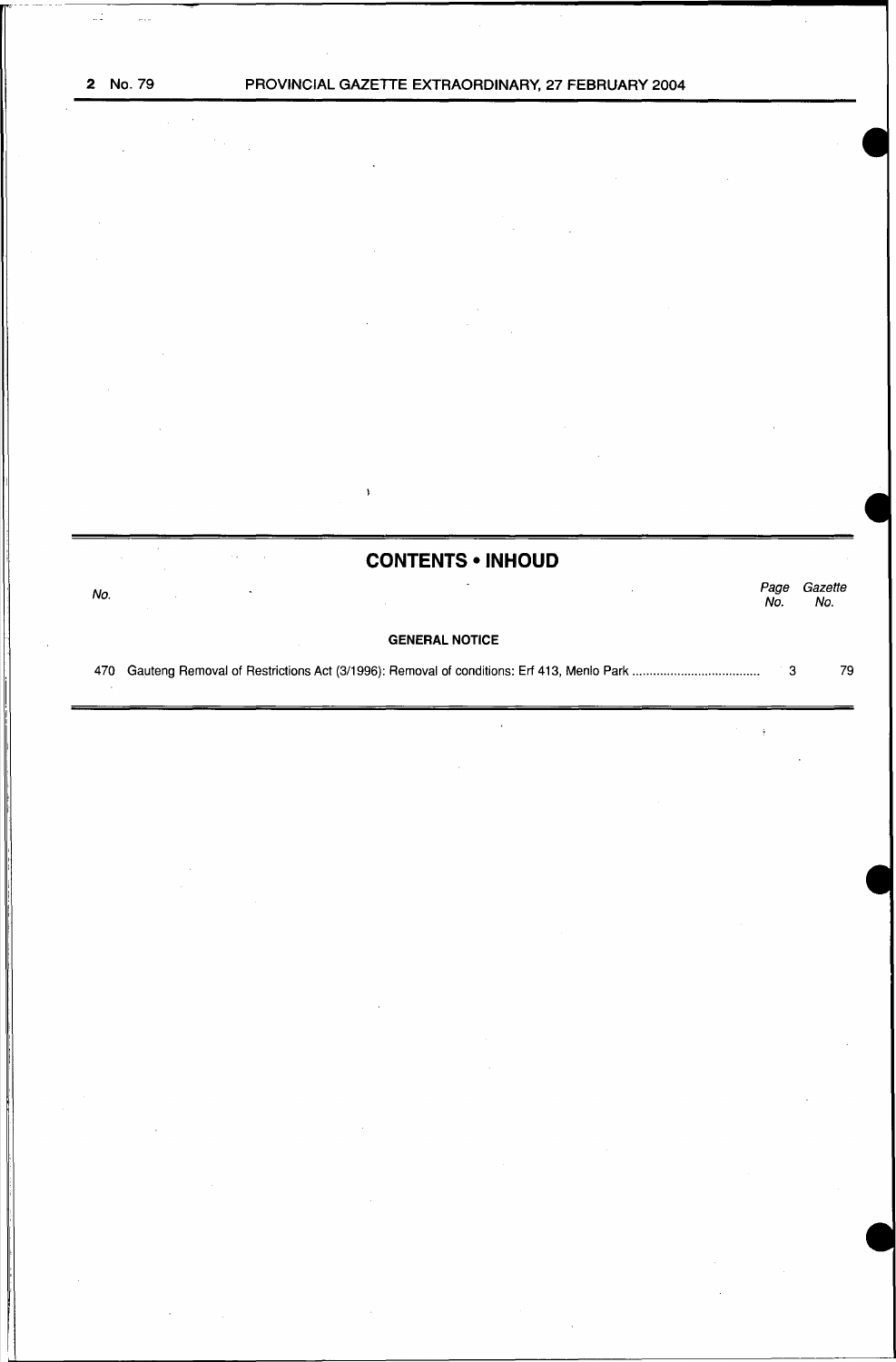# **GENERAL NOTICE**

## **NOTICE 470 OF 2004**

#### **NOTICE IN TERMS OF SECTION 5(5) OF THE GAUTENG REMOVAL OF RESTRICTIONS ACT, 1996 (ACT 3 OF 1996)**

1/we, Johan Martin Enslin I Willem Georg Groenewald of Urban Perspectives Town & Regional Planning cc, being the authorised agent of the owner of Erf 413, Menlo Park hereby give notice in terms of section 5(5) of the Gauteng Removal of Restrictions Act, 1996, that 1/we have applied to the City of Tshwane Metropolitan Municipality for the removal of certain restrictive conditions contained in the Title Deed of Erf · 413, Menlo Park, which property is situated at 31 Thirteenth Street, and the simultaneous amendment of the Pretoria Town-Planning Scheme, 1974 by the rezoning of a part of the property (south-western part), from "Special Residential" with a density of "One dwelling per 1000m<sup>2</sup>" to "Special Residential" with a density of "One dwelling per 500m<sup>2</sup>". The purpose of the application is to acquire the necessary land use rights in order to subdivide the property into three portions and to erect new dwelling houses on the two newly created portions.

Particulars of the application will lie for inspection during normal office hours at the office of The General Manager: City Planning Division, Office no. 443, 4" Floor, Munitoria, c/o Vermeulen and Van der Walt Street for a period of 28 days from 20 February 2004 (the date of first publication of this notice) until 19 March 2004. Objections to or representations in respect of the application must be lodged with or made in writing to The General Manager at the above address or PO Box 3242, Pretoria, 0001 within a period of 28 days from 20 February 2004, on or before 19 March 2004.

I

Address of agent: Urban Perspectives Town & Regional Planning cc, PO Box 11633, CENTURION, 0046, Tel: (012) 667-4773, Fax: (012) 667-4450, Ref: R-03-115.

# **KENNISGEWING 470 VAN 2004**

## **KENNISGEWING INGEVOLGE ARTIKEL 5(5) VAN DIE GAUTENG WET OP OPHEFFING VAN BEPERKINGS, 1996 (WET 3 VAN 1996)**

Ek/ons, Johan Martin Enslin / Willem Georg Groenewald van Urban Perspectives Town & Regional Planning cc, synde die gemagtigde agent van die eienaar van Erf .413, Menlo Park gee hiermee ingevolge artikel 5(5) van die Gauteng Wet op Opheffing van Beperkings, 1996 (Wet 3 van 1996), kennis dat ek by die Stad Tshwane Metropolitaanse Munisipaliteit aansoek gedoen het om die opheffing van sekere beperkende voorwaardes in die titelakte van Erf 413, Menlo Park, gelee te Dertiendestraat 31, en die gelyktydige wysiging van die Pretoria Dorpsbeplanningskema, 1974 deur die hersonering van 'n deel van die eiendom (suid-westelike dee!) vanaf "Spesiale Woon" met 'n digtheid van "Een woonhuis per 1000m<sup>2</sup>" na " Spesiale Woon" met 'n digtheid van "Een woonhuis per 500m<sup>2</sup>". Die doel van die aansoek is om die nodige grondgebruiksregte the verkry ten einde die eiendom in drie gedeeltes onder te verdeel en nuwe woonhuise op die twee nuut geskepte gedeeltes op te rig.

Besonderhede van die aansoek le ter insae gedurende gewone kantoorure by die kantoor van Die Algemene Bestuurder: Stedelike Beplanningsafdeling, Kamer 443, 4<sup>de</sup> Vloer, Munitoria, h/v Vermeulen en v/d Waltstraat, Pretoria vir 'n tydperk van 28 dae vanaf 20 Februarie 2004 (die datum van eerste publikasie van hierdie kennisgewing) tot 19 Maart 2004. Besware teen of vertoe ten opsigte van die aansoek moet binne 'n tydperk van 28 dae vanaf 20 Februarie 2004 op of voor 19 Maart 2004 skriftelik by of tot Die Algemene Bestuurder by bovermelde adres of by Posbus 3242, Pretoria, 0001 ingedien of gerig word.

Adres van agent: Urban Perspectives Town & Regional Planning cc, Posbus 11633, CENTURION, 0046, Tel: (012) 667-4773, Faks: (012) 667-4450, Verw: R-03-115

20-27